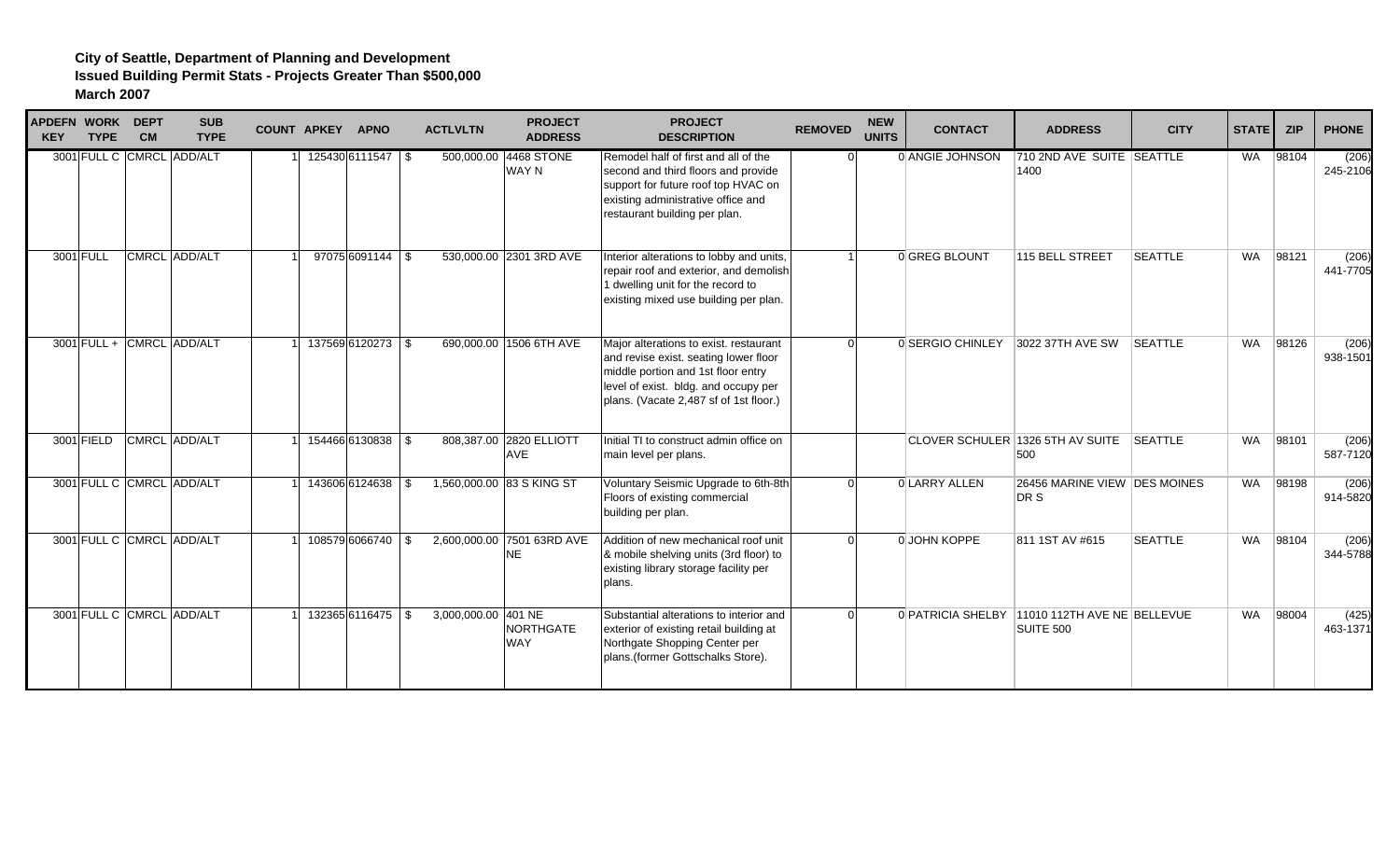| APDEFN WORK DEPT<br><b>KEY</b>    | <b>TYPE</b>        | <b>CM</b>               | <b>SUB</b><br><b>TYPE</b> |              | <b>COUNT APKEY</b><br><b>APNO</b> |    | <b>ACTLVLTN</b>           | <b>PROJECT</b><br><b>ADDRESS</b>   | <b>PROJECT</b><br><b>DESCRIPTION</b>                                                                                                                                                                                                                                             | <b>REMOVED</b> | <b>NEW</b><br><b>UNITS</b> | <b>CONTACT</b>                    | <b>ADDRESS</b>                                            | <b>CITY</b>    | <b>STATE</b> | <b>ZIP</b> | <b>PHONE</b>      |
|-----------------------------------|--------------------|-------------------------|---------------------------|--------------|-----------------------------------|----|---------------------------|------------------------------------|----------------------------------------------------------------------------------------------------------------------------------------------------------------------------------------------------------------------------------------------------------------------------------|----------------|----------------------------|-----------------------------------|-----------------------------------------------------------|----------------|--------------|------------|-------------------|
|                                   |                    |                         | 3001 FULL C CMRCL ADD/ALT |              | 136703 6119595                    |    | 41,000,000.00 401 5TH AVE |                                    | Initial comm TI to floors 1 through<br>13.to complete the floor layout of<br>office spaces, per plans. Project<br>includes change of use of several<br>tenant spaces from Office to Human<br>Service Use Office and vice versa.<br>See comments under use and<br>dwelling field. |                |                            | 0 SANDRA LOW                      | 1201 3RD AV SUITE<br>2700                                 | <b>SEATTLE</b> | WA           | 98101      | (206)<br>447-9000 |
|                                   | 3001 FIELD         | <b>INST</b>             | ADD/ALT                   |              | 157866 6133338 \$                 |    |                           | 645,000.00 528 17TH AVE            | Misc. tenant improvements to 5th<br>floor outpatient clinic of existing<br>Swedish Medical Center Bldg 1<br>(1910 Bldg) / Subject TO Field<br>Inspection (STFI).                                                                                                                 |                |                            | <b>KARI THORSEN</b>               | 1420 5TH AVE SUITE SEATTLE<br>2400                        |                | <b>WA</b>    | 98101      | (206)<br>623-4646 |
|                                   | $3001$ FULL + INST |                         | ADD/ALT                   |              | 141239 6122961 \$                 |    |                           | 1,600,000.00 4000 15TH AVE<br>NE.  | Interior alterations to North tower of<br>Haggett Hall of UW including partial<br>Mechanical Ventilation work per<br>plans.                                                                                                                                                      |                |                            | 0 TOM JOHANSON                    | PIER 56, 1201<br><b>ALASKAN WY STE</b><br>200             | <b>SEATTLE</b> | <b>WA</b>    | 98101      | (206)<br>971-5599 |
|                                   | 3001 FULL C INST   |                         | ADD/ALT                   |              | 103668 6095846 \ \$               |    |                           |                                    | 5,300,000.00 1701 BROADWAY Construct 5th flr interior alteration<br>and greenhouse addition to existing<br>institution (Seattle Central<br>Community College) per plan                                                                                                           |                |                            | <b>OCHRIS TAUCHER</b>             | 506 SECOND AVE<br>SUITE 700                               | <b>SEATTLE</b> | WA           | 98104      | (206)<br>443-3448 |
| <b>COMMERCIAL ADD/ALT</b>         |                    |                         |                           | 11           |                                   |    | \$58,233,387.00           |                                    |                                                                                                                                                                                                                                                                                  | $\mathbf{1}$   | $\mathbf{0}$               |                                   |                                                           |                |              |            |                   |
|                                   |                    | 3003 FULL C CMRCL CHILD |                           |              | 142741 6123997 \ \$               |    |                           | 600,000.00 509 OLIVE WAY           | Blanket Permit for interior non-<br>structural alterations to the 11th-16th<br>floors. GRE MEDICAL/DENTAL<br><b>BLDG LLC</b>                                                                                                                                                     |                |                            | MEREDITH<br><b>WIRSCHING</b>      | 169 WESTERN AV W SEATTLE                                  |                | WA           | 98119      | (206)<br>782-8208 |
|                                   |                    | 3003 FULL C CMRCL CHILD |                           |              | 145159 6125771 \$                 |    |                           | 1,210,000.00 320 WESTLAKE<br>AVE N | Blanket Permit: Initial tenant<br>improvements consisting of interior<br>non-structural alterations to existing<br>office spaces on floors 1 and 2, all for<br>Group Health Cooperative, and<br>occupy per plan.                                                                 |                |                            |                                   | MARC MICHALSON 530 DEXTER AVE N SEATTLE<br><b>STE 200</b> |                | <b>WA</b>    | 98109      | (206)<br>262-8888 |
|                                   |                    | 3003 FULL C CMRCL CHILD |                           |              | 157251 6132906 \$                 |    | 1,600,000.00 919 4TH AVE  |                                    | <b>Blanket Permit for interior non-</b><br>structural alterations to the 14th,<br>15th, and 16th floors. DISNEY                                                                                                                                                                  |                |                            | <b>KATHERINE</b><br><b>CRUZEN</b> | 925 4TH AVE #3730                                         | <b>SEATTLE</b> | <b>WA</b>    | 98104      | (206)<br>262-4100 |
| <b>BLANKET TENANT IMPROVEMENT</b> |                    |                         |                           | $\mathbf{3}$ |                                   | Ŝ. | 3.410.000.00              |                                    |                                                                                                                                                                                                                                                                                  | $\bf{0}$       | $\mathbf{0}$               |                                   |                                                           |                |              |            |                   |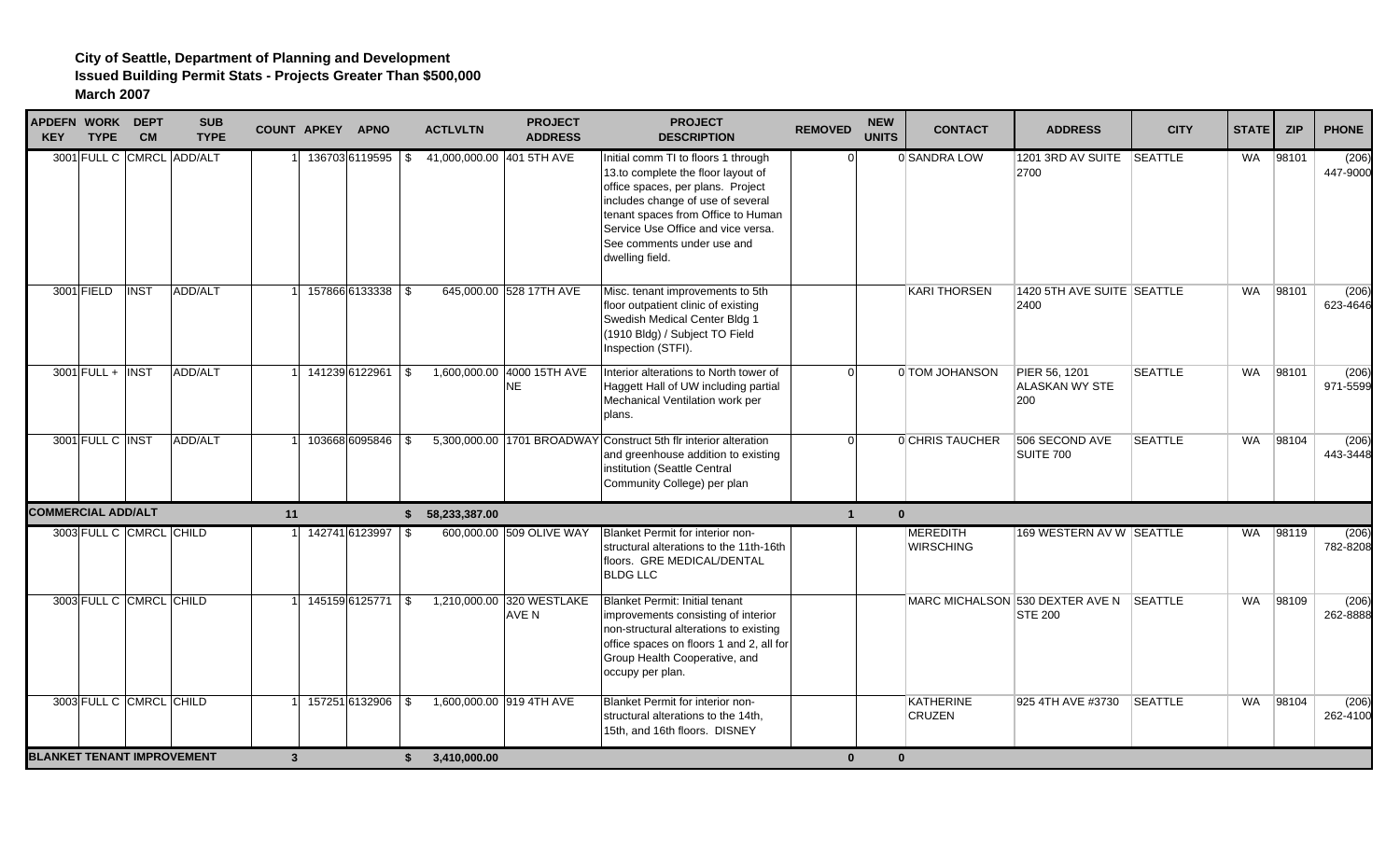| <b>KEY</b>        | APDEFN WORK DEPT<br><b>TYPE</b> | <b>CM</b> | <b>SUB</b><br><b>TYPE</b>    | <b>COUNT APKEY</b> | <b>APNO</b>       |      | <b>ACTLVLTN</b>     | <b>PROJECT</b><br><b>ADDRESS</b>        | <b>PROJECT</b><br><b>DESCRIPTION</b>                                                                                                                                                                                                        | <b>REMOVED</b> | <b>NEW</b><br><b>UNITS</b> | <b>CONTACT</b>            | <b>ADDRESS</b>                                   | <b>CITY</b>       | <b>STATE</b> | <b>ZIP</b> | <b>PHONE</b>      |
|-------------------|---------------------------------|-----------|------------------------------|--------------------|-------------------|------|---------------------|-----------------------------------------|---------------------------------------------------------------------------------------------------------------------------------------------------------------------------------------------------------------------------------------------|----------------|----------------------------|---------------------------|--------------------------------------------------|-------------------|--------------|------------|-------------------|
|                   |                                 |           | 1004 FULL C CMRCL MECHANICAL |                    | 128744 6113905 \$ |      |                     | 680,000.00 8333 55TH AVE<br><b>NE</b>   | <b>REPLACE EXISTING DX</b><br>UNITS/NEW WATER/HEAT PUMOP<br><b>LOOP.REPLACE EXISTING</b><br><b>DIRECT RESISTANCE ELECTRIC</b><br><b>HEAT W/GAS HEAT</b><br>REPLACE/EXITING STEAM BOILER<br>W/HOT WATER BOILER & NEW<br>HEAT PUMPS/NEW SPACE |                |                            | LARRY<br><b>HUMPHREYS</b> | 7311 MERCER<br>TERRACE DRIVE                     | MERCER ISLAND     |              | WA 98040   | (206)<br>931-9260 |
| <b>MECNANICAL</b> |                                 |           |                              |                    |                   | \$   | 680.000.00          |                                         |                                                                                                                                                                                                                                             | $\mathbf{0}$   | $\mathbf{0}$               |                           |                                                  |                   |              |            |                   |
|                   | 3001 FULL C CMRCL NEW           |           |                              |                    | 104944 6096757 \$ |      | 999,376.00 301 NE   | NORTHGATE<br><b>WAY</b>                 | Construct new commercial building<br>(Bldg#5) for Northgate "Macaroni<br>Grill" and occupy per plans<br>(Mechanical work included in this<br>permit).                                                                                       |                |                            | OCLIFF MAILLET            | 1806 DEW VALLEY                                  | <b>CARROLLTON</b> | TX           | 75010      | (214)<br>244-8025 |
|                   | 3001 FULL C CMRCL NEW           |           |                              |                    | 100618 6093668    | l \$ |                     | 2,000,000.00 2201 9TH AVE               | Phase II of III for Construction of a<br>new high-rise consisting of 1st floor<br>retail, 4 floors of office podium levels<br>and 5 subgrade levels of<br>parking/Foundation & Structure to<br>grade/Build per plans                        |                |                            | 0 JODI PATTERSON          | 26456 MARINE VIEW DES MOINES<br>DR S             |                   | WA           | 98198      | (425)<br>681-4718 |
|                   | 3001 FULL C CMRCL NEW           |           |                              |                    | 95052 6089756 \$  |      | 2,500,000.00 507 NE | NORTHGATE<br><b>WAY</b>                 | Phase 1 of 2 - Construction of a<br>mixed-use, six story, 164 unit<br>apartment building with ground floor<br>retail and below grade parking for<br>347 vehicles/Shoring & Excavation<br>Only This Phase/ Build per plan                    |                |                            | 0 CRAIG BELCHER           | 26456 MARINE VIEW DES MOINES<br>DR S             |                   | WA           | 98198      | (206)<br>295-0613 |
|                   | 3001 FULL C CMRCL NEW           |           |                              |                    | 78275 6076994 \$  |      |                     |                                         | 3,108,358.00 4509 15TH AVE S Construction of Customer Service<br>Office & Apartment Building with<br>parking located within the structure.<br>(Demo existing building under<br>separate permit #749700).(Mup<br>#2404468)                   |                |                            | 22 CHRIS HADDAD           | 2324 2ND AV                                      | <b>SEATTLE</b>    | WA           | 98121      | (206)<br>256-0809 |
|                   | 3001 FULL C CMRCL NEW           |           |                              |                    | 101910 6094607 \$ |      |                     | 4,486,700.00 4214 STONE<br><b>WAY N</b> | Construct a new mixed use building<br>with accessory basement parking<br>and occupy, per plans.                                                                                                                                             |                |                            |                           | 40 NEAL THOMPSON 1102 19TH AVENUE<br><b>EAST</b> | SEATTLE           | WA           | 98112      | (206)<br>322-1192 |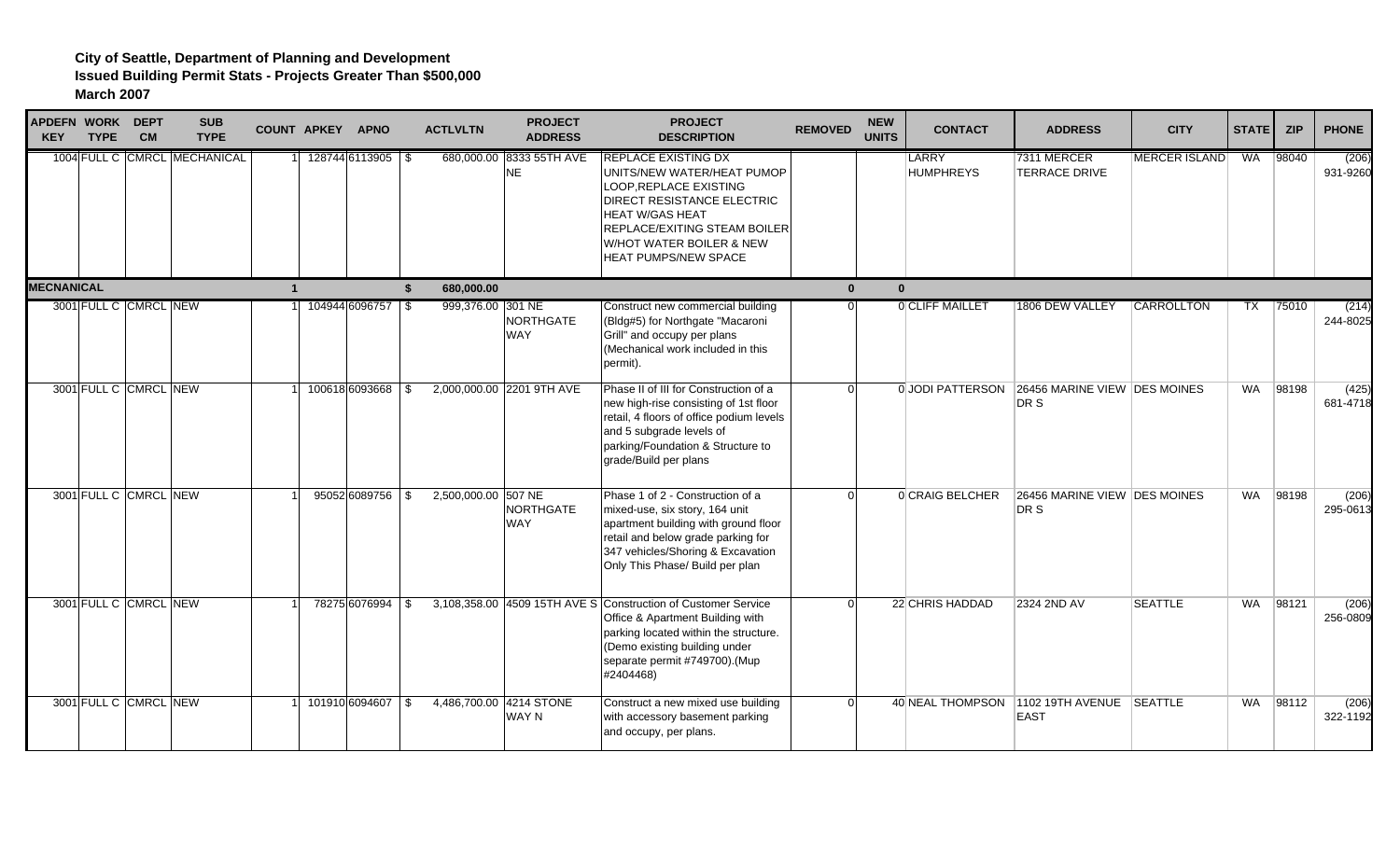| APDEFN WORK DEPT<br><b>KEY</b> | <b>TYPE</b>   | <b>CM</b>             | <b>SUB</b><br><b>TYPE</b> |                | COUNT APKEY APNO    | <b>ACTLVLTN</b>            | <b>PROJECT</b><br><b>ADDRESS</b>     | <b>PROJECT</b><br><b>DESCRIPTION</b>                                                                                                                                                                                | <b>REMOVED</b> | <b>NEW</b><br><b>UNITS</b> | <b>CONTACT</b>       | <b>ADDRESS</b>                             | <b>CITY</b>      | <b>STATE</b> | <b>ZIP</b> | <b>PHONE</b>      |
|--------------------------------|---------------|-----------------------|---------------------------|----------------|---------------------|----------------------------|--------------------------------------|---------------------------------------------------------------------------------------------------------------------------------------------------------------------------------------------------------------------|----------------|----------------------------|----------------------|--------------------------------------------|------------------|--------------|------------|-------------------|
|                                |               | 3001 FULL C CMRCL NEW |                           |                | 112789 6102516 \$   |                            | 5,000,000.00 1100 EASTLAKE<br>AVE E  | Phase 1 of 3 - Construct new 5-story<br>office/retail building with underground<br>parking per plan (Shoring +<br>Excavation only this permit).                                                                     |                |                            | 0 JODI PATTERSON     | 26456 MARINE VIEW DES MOINES<br>DR S       |                  |              | WA 98198   | (425)<br>681-4718 |
|                                |               | 3001 FULL C CMRCL NEW |                           |                | 120794 6108288 \\$  |                            | 7,000,000.00 2001 8TH AVE            | Phase 1 of 2 for construction of a<br>new 27-story mixed occupancy<br>highrise /Office, Retail, Accessory<br>parking / Shoring & Excavation Only<br>build per plan.                                                 | ΩL             |                            | 0 GARY SCOTT         | 1420 5TH AVE<br><b>SUITE 2400</b>          | <b>SEATTLE</b>   | WA           | 98101      | (206)<br>623-4646 |
|                                |               | 3001 FULL C CMRCL NEW |                           |                | $97105 6086767 $ \$ |                            | 7,700,000.00 809 OLIVE WAY           | Phase II of III for construction of a<br>mixed use high-rise bldg with basmt<br>parking, foundation & structural<br>frame to grade, per plans.                                                                      | ΩL             |                            | OLARRY ALLEN         | 26456 MARINE VIEW DES MOINES<br>DR S       |                  | WA           | 98198      | (206)<br>914-5820 |
|                                |               | 3001 FULL C CMRCL NEW |                           |                | 130814 6115349 \\$  |                            | W                                    | 8,700,000.00 1201 AMGEN CT Phase I of IV for Construction of a 3-<br>Towers (AW-8, AW-10 & AW-12) as<br>a 4-story/basement Research Labs &<br>Offices for AMGEN, Excavation &<br>Piles per plans/(Ref MUP 3004392). | n.             |                            | 0 LARRY ALLEN        | 26456 MARINE VIEW DES MOINES<br>DR S       |                  | WA           | 98198      | (206)<br>914-5820 |
| <b>NEW COMMERCIAL</b>          |               |                       |                           | $9^{\circ}$    |                     | \$41,494,434.00            |                                      |                                                                                                                                                                                                                     | $\mathbf{0}$   | 62                         |                      |                                            |                  |              |            |                   |
|                                | 1004 FULL     |                       | <b>CMRCL SPRINKLER</b>    |                | 141393 6123084 \$   | 4,037,400.00 4401 EAST     | <b>MARGINAL WAY</b>                  | sprinklers for new addition                                                                                                                                                                                         |                |                            | <b>DOUG BUEHLER</b>  | 2311 153RD AVE SE                          | <b>SNOHOMISH</b> | <b>WA</b>    | 98290      | (425)<br>335-4645 |
|                                | 1004 FULL     | <b>INST</b>           | <b>SPRINKLER</b>          |                | 140912 6122729 \$   | 11,257,159.00 400 23RD AVE |                                      | Shop drawings (Garfield High<br>School).                                                                                                                                                                            |                |                            | <b>KEITH MILLARD</b> | 8168 304TH AVE SE PRESTON                  |                  | WA           | 98050      | (206)<br>682-6636 |
| <b>SPRINKLER</b>               |               |                       |                           | 2 <sup>2</sup> |                     | \$ 15,294,559.00           |                                      |                                                                                                                                                                                                                     | $\mathbf{0}$   | $\mathbf{0}$               |                      |                                            |                  |              |            |                   |
|                                | 3001 FIELD MF |                       | ADD/ALT                   |                | 155750 6131811 \$   |                            | 650,000.00 2830 NW 56TH<br><b>ST</b> | Improvements to existing kitchen<br>venting, insulation (like for like)and<br>add fireblocking throughout existing<br>condo structure per STFI.OK/STFI-<br><b>Tim Blevins</b>                                       |                |                            | <b>TODD VORHIES</b>  | 1001 N NORTHLAKE SEATTLE<br>WAY, SUITE 104 |                  | WA           | 98103      | (206)<br>427-9527 |
|                                | 3001 FIELD    | MF                    | ADD/ALT                   |                | 156239 6132168 \ \$ |                            | 1,100,000.00 510 6TH AVE S           | Replace siding and waterproofing, in<br>kind, on mixed use condo complex<br>per subject to field inspection (STFI).                                                                                                 |                |                            | <b>DANIEL WELSH</b>  | 8081 178TH PLACE<br>NE                     | <b>REDMOND</b>   | <b>WA</b>    | 98052      | (888)<br>430-5910 |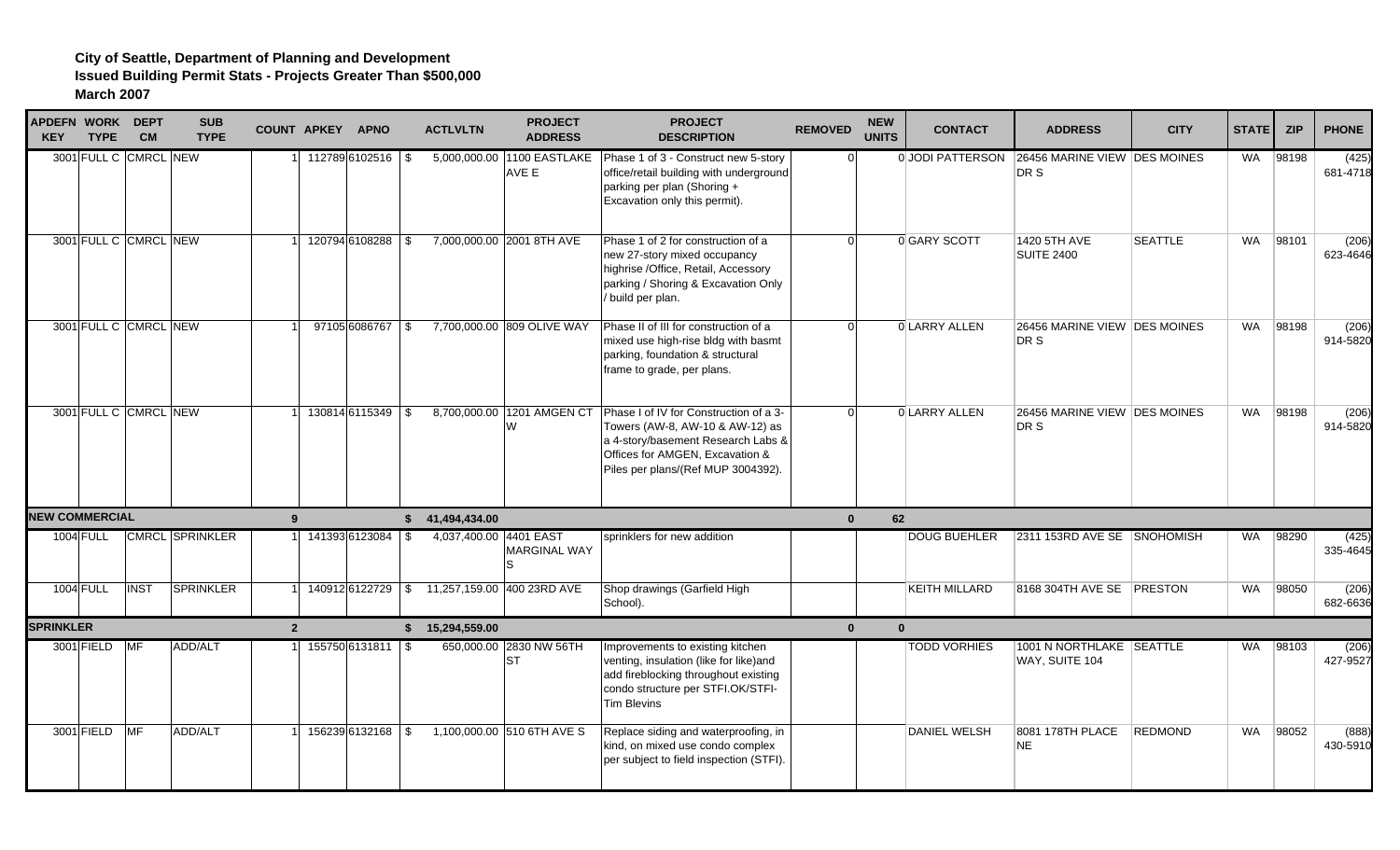| APDEFN WORK DEPT<br><b>KEY</b> | <b>TYPE</b>    | <b>CM</b> | <b>SUB</b><br><b>TYPE</b> |                | COUNT APKEY APNO |                    |              | <b>ACTLVLTN</b> | <b>PROJECT</b><br><b>ADDRESS</b>         | <b>PROJECT</b><br><b>DESCRIPTION</b>                                                                                                                                                                  | <b>REMOVED</b> | <b>NEW</b><br><b>UNITS</b> | <b>CONTACT</b>        | <b>ADDRESS</b>                                    | <b>CITY</b>      | <b>STATE</b> | <b>ZIP</b> | <b>PHONE</b>      |
|--------------------------------|----------------|-----------|---------------------------|----------------|------------------|--------------------|--------------|-----------------|------------------------------------------|-------------------------------------------------------------------------------------------------------------------------------------------------------------------------------------------------------|----------------|----------------------------|-----------------------|---------------------------------------------------|------------------|--------------|------------|-------------------|
| <b>MULTIFAMILY ADD/ALT</b>     |                |           |                           | $\overline{2}$ |                  |                    | $\mathbf{s}$ | 1,750,000.00    |                                          |                                                                                                                                                                                                       | $\mathbf{0}$   | $\mathbf{0}$               |                       |                                                   |                  |              |            |                   |
|                                | 3001 FULL C MF |           | <b>NEW</b>                |                |                  | 97863 6091709 \$   |              |                 | 500,349.00 3441 MERIDIAN<br><b>AVE N</b> | Establish use as townhouse and<br>construct 4-unit townhouse with<br>attached garage per plan. (Review &<br>processing under 6091709).                                                                |                |                            | 4 SEAN HANEY          | 19237 AURORA<br><b>AVENUE N</b>                   | <b>SHORELINE</b> | WA           | 98133      | (206)<br>730-9119 |
|                                | 3001 FULL C MF |           | <b>NEW</b>                |                |                  | 77317 6076106 \\$  |              |                 | 512,862.00 1408 NW 64TH<br><b>ST</b>     | CONSTRUCT (2) 3-story triplex<br>townhomes (north and south bldgs)<br>(north triplex Bldg ID#11289) with<br>underground parking per plans                                                             | $\Omega$       |                            | 3 BRITTANI ARD        | PO BOX 99486                                      | <b>SEATTLE</b>   | WA           | 98139      | (206)<br>282-7990 |
|                                | 3001 FULL C MF |           | <b>NEW</b>                |                |                  | 77321 6076109 \$   |              |                 | 512.862.00 1416 NW 64TH<br><b>ST</b>     | Construct (2) 3-story triplex<br>townhomes (north and south)(south<br>triplex Bldg ID#11293) with<br>underground parking per plans this<br>permit (review and processing for 2<br>APs under 6076109). |                |                            | <b>3 BRITTANI ARD</b> | PO BOX 99486                                      | <b>SEATTLE</b>   | WA           | 98139      | (206)<br>282-7990 |
|                                | 3001 FULL C MF |           | <b>NEW</b>                |                |                  | 116559 6105323 \$  |              |                 | 524,448.00 3451 MERIDIAN<br><b>AVE N</b> | Establish use as townhouse and<br>construct 4-unit townhouse with<br>attached garages per plan. (Review<br>& processing under 6091709).                                                               |                |                            | 4 SEAN HANEY          | 19237 AURORA<br><b>AVENUE N</b>                   | <b>SHORELINE</b> | <b>WA</b>    | 98133      | (206)<br>730-9119 |
|                                | 3001 FULL C MF |           | <b>NEW</b>                |                |                  | $916196087360$ \\$ |              |                 | 537,547.00 1707 DEXTER<br><b>AVE N</b>   | Construct new 4 unit with<br>commericial space and 2 live work<br>units and establish use per plans<br>)Review and processing for 2 AP's<br>under 6067279)                                            |                |                            | 2 ALIX DAY            | 3950 6TH AVE NW                                   | <b>SEATTLE</b>   | WA           | 98107      | (206)<br>547-0565 |
|                                | 3001 FULL C MF |           | <b>NEW</b>                |                |                  | 116557 6105321     | l \$         |                 | 538,849.00 3461 MERIDIAN<br><b>AVE N</b> | Establish use as townhouse and<br>construct 4-unit townhouse with<br>attached garages per plan. (Review<br>& processing under 6091709).                                                               |                |                            | 4 SEAN HANEY          | 19237 AURORA<br><b>AVENUE N</b>                   | <b>SHORELINE</b> | WA           | 98133      | (206)<br>730-9119 |
|                                | 3001 FULL C MF |           | <b>NEW</b>                |                |                  | 122550 6109547 \$  |              |                 | 554,861.00 6718 RAINIER<br>AVE S         | Establish use as townhosues and<br>construct 2 buildings. (processing<br>and review under 6104985) - 4-plex                                                                                           | ΩL             |                            |                       | 4 ROBERT DLUGOSH 8012 CALIFORNIA AV SEATTLE<br>SW |                  | WA           | 98136      | (206)<br>937-4617 |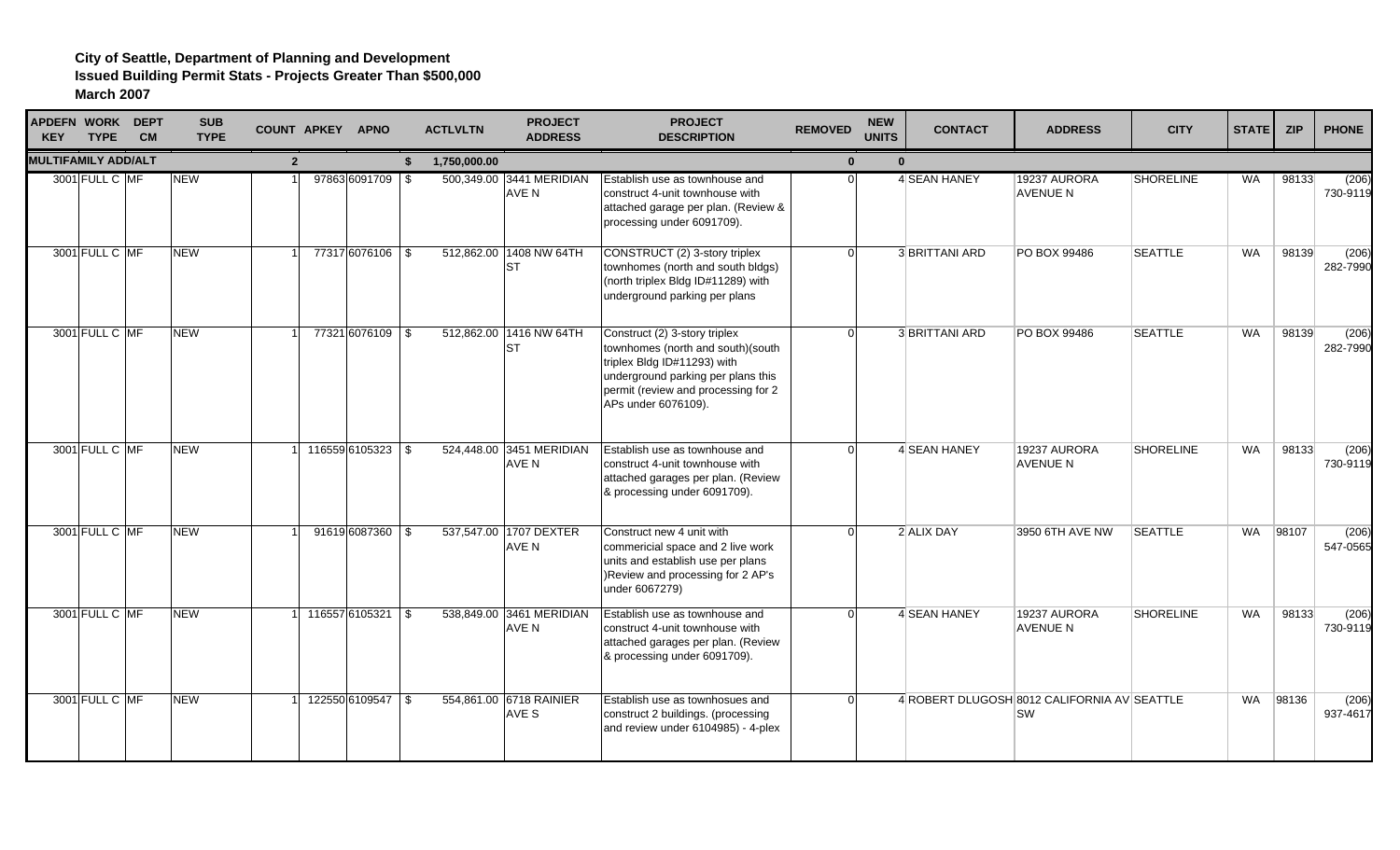| APDEFN WORK DEPT<br><b>KEY</b> | <b>TYPE</b>      | <b>CM</b> | <b>SUB</b><br><b>TYPE</b> |    | COUNT APKEY APNO     | <b>ACTLVLTN</b>            | <b>PROJECT</b><br><b>ADDRESS</b>                      | <b>PROJECT</b><br><b>DESCRIPTION</b>                                                                                                                                                                                                            | <b>REMOVED</b> | <b>NEW</b><br><b>UNITS</b> | <b>CONTACT</b>                   | <b>ADDRESS</b>                                        | <b>CITY</b>     | <b>STATE</b> | <b>ZIP</b> | <b>PHONE</b>      |
|--------------------------------|------------------|-----------|---------------------------|----|----------------------|----------------------------|-------------------------------------------------------|-------------------------------------------------------------------------------------------------------------------------------------------------------------------------------------------------------------------------------------------------|----------------|----------------------------|----------------------------------|-------------------------------------------------------|-----------------|--------------|------------|-------------------|
|                                | 3001 FULL C MF   |           | <b>NEW</b>                |    | 113959 6103369 \$    | 578,148.00 4307 SW         | <b>SEATTLE ST</b>                                     | Establish use for townhouses and<br>construct new 3-unit townhouse<br>(west structure) with attached<br>garages per plan. (Review and<br>processing of 2 AP's under<br>#6090825)                                                                |                |                            | 3 ANDREW NOVION 3316 NE 125TH ST |                                                       | <b>SEATTLE</b>  | WA           | 98125      | (206)<br>679-7023 |
|                                | 3001 FULL C MF   |           | <b>NEW</b>                |    | 1 11271 6091782 \ \$ | 656,315.00 4215 SW         | <b>ATLANTIC ST</b>                                    | Demo existing triplex, establish and<br>construct 5 unit townhouse with<br>surface parking and occupy per plan                                                                                                                                  | n.             |                            | 5 PAUL CESMAT                    | 2715 CALIFORNIA AV SEATTLE<br><b>SW</b>               |                 | WA           | 98116      | (206)<br>940-2080 |
|                                | 3001 FULL C MF   |           | <b>NEW</b>                |    | 1 113398 6102971 \\$ |                            | <b>ST</b>                                             | 1,060,000.00 1500 E MADISON Phase I of II for construction of a<br>mixed occupancy structure/ Retail,<br>Residential, below-grade parking/<br>Shoring & Excavation only/ build per<br>plans                                                     |                |                            | 0 LAURA BACHMAN                  | 2003 WESTERN AV<br>300                                | <b>SEATTLE</b>  | WA           | 98121      | (206)<br>728-1912 |
|                                | 3001 FULL C MF   |           | <b>NEW</b>                |    | 96636 6077141   \$   |                            | 5,598,852.00 1929 QUEEN<br>ANNE AVE N                 | Phase II of II for construction of a 4-<br>sty mixed occupancy structure /<br>Structural & Architectural completion/<br>Occupy per plans. MECHANICAL<br><b>INCLUDED</b>                                                                         | ി              |                            | 36 JOE GEIVETT                   | <b>1144 EASTLAKE AVE SEATTLE</b><br>E #605            |                 | WA           | 98109      | (206)<br>522-9510 |
|                                | 3001 FULL C MF   |           | <b>NEW</b>                |    |                      |                            | 103543 6095756 \$ 12,300,000.00 120 WESTLAKE<br>AVE N | Phase II of III for Construction of a<br>11-story high-rise mixed use<br>structure w/ 3-story underground<br>parking plus associated grading +<br>site improvements/Structural frame<br>only /build per plans                                   | $\Omega$       |                            | 208 LARRY ALLEN                  | 26456 MARINE VIEW IDES MOINES<br>DR S                 |                 | WA           | 98198      | (206)<br>914-5820 |
|                                | 3001 FULL C MF   |           | <b>NEW</b>                |    | 80095 6077300 \$     | 30,590,993.00 116 FAIRVIEW | AVE N                                                 | Phase III of III for construction oa a<br>12-sty, Senior Retirement<br>Community with central courtyard<br>and underground parking/Shoring,<br>excavation, & completion of 2nd<br>portion of project/ Occupy per<br>plans.(mechanical included) | $\Omega$       |                            |                                  | 0 JODI PATTERSON 26456 MARINE VIEW DES MOINES<br>DR S |                 | <b>WA</b>    | 98198      | (425)<br>681-4718 |
| <b>NEW MULTIFAMILY</b>         |                  |           |                           | 13 |                      | \$54,466,086.00            |                                                       |                                                                                                                                                                                                                                                 | $\mathbf{0}$   | 276                        |                                  |                                                       |                 |              |            |                   |
|                                | 3001 FULL C SF/D |           | ADD/ALT                   |    | 120174 6107892 \$    |                            | 500,000.00 220 30TH AVE                               | Additions to basement, 1st and 2nd<br>floors, interior alterations to all levels<br>of single family residence, per plans.                                                                                                                      | ΩL             |                            | 0 FRED STUMPF                    | 319 101ST AV SE<br>SUITE 101                          | <b>BELLEVUE</b> | WA           | 98004      | (425)<br>503-8358 |